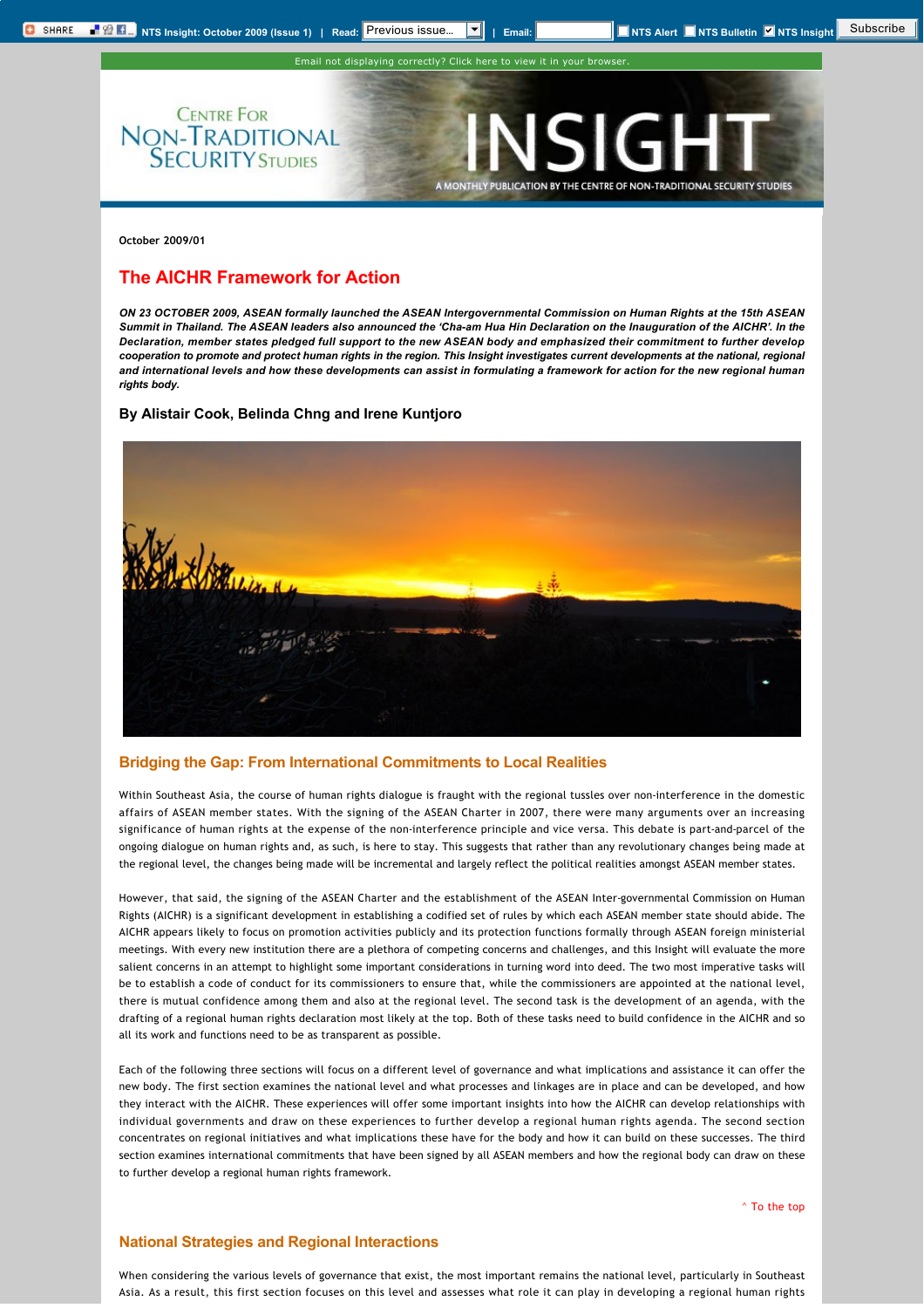framework and assisting the AICHR. As the task of establishing a robust structure for dialogue and engagement lies ahead for its commissioners, the following is a list of recommendations that the AICHR could consider in drafting its framework and action plan.

#### *Collaboration with National Human Rights Commissions*

Given the existence of national human rights structures in Indonesia, Malaysia, the Philippines and Thailand, the AICHR could fill the gap by being a regional facilitator. To do so, it should partner the ASEAN National Human Rights Institutions (NHRI) Forum which is composed of the four national commissions and regional civil society networks in carrying out its work. This will enable the AICHR to gain access to information on the ground where violations of human rights have occurred or where there might be potential situations that warrant attention.

Access to information is pertinent in view of the fact that the AICHR does not have the mandate to receive complaints, monitor or investigate human rights abuses. It could, however, present its concerns and observations to the ASEAN secretary‐general and the ASEAN foreign ministers. This move is supported by Article 4.8 and 4.13, which state that the AICHR must engage in dialogue and consultation with other ASEAN bodies, including civil society organisations and other stakeholders, and report as needed, to the ASEAN Foreign Ministers Meeting.

On a related note, the national commissions could contribute to the promotion of human rights in the region by advocating collaboration and partnership through training workshops and providing assistance, as needed, to countries intending to establish national commissions. The well‐established national commissions could also work with the AICHR to organise opportunities for dialogue among government officials, the academe, and civil society to develop an ASEAN human rights regime.

The importance of engaging the NHRI Forum cannot be over-emphasised as they are stakeholders whose role vis-à-vis the AICHR is viewed as 'catalytic, complementary, and cooperative in character', as noted by the representatives of the NHRI Forum at the 4th Roundtable Discussion on Human Rights in ASEAN, held in Bangkok in November 2008.

### *Develop Support Networks*

Besides collaborating with the NHRI Forum, the work of the AICHR should be supported by a network composed of civil society organisations such as non‐governmental organisations, think‐tanks and academic institutions. Such linkages are particularly important in countries without national commissions as the network could act as an informal monitoring mechanism, serve as a conduit between the AICHR and constituents, and assist the regional commission in disseminating information for the promotion and protection of human rights at the national level. Practitioners and scholars of human rights, humanitarian law and constitutional law based at the institutions within the network can also be called upon to assist the commission to draft the ASEAN human rights declaration, and examine the ways in which member states can sign up to international human rights treaties and conventions, and provide the necessary assistance.

### *Ensure Coordination with Parallel Processes*

As there are parallel processes of human rights going on in the region which complement the AICHR, it will be crucial to identify where the AICHR fits into these processes to avoid complications and duplication of efforts. In this regard, the inter‐governmental commission could perform the role of an overall coordinator between NHRIs and the support networks in non‐NHRI states. This would entail the alignment and synchronisation of parallel processes related to human rights and maintains a keen focus on ensuring that each process adds to a larger sum that leads towards the ultimate goal of improving human rights in the region.

Currently, such parallel processes include ongoing developments regarding the advancement of the rights of women, children, migrant workers, and building regional cooperation to combat transnational crime and human trafficking. In its role as overall coordinator, the AICHR could cultivate regional responses to proposals, promote and facilitate the building of capacities of stakeholders across the region, and assist in the collation of feedback at the national level through its commissioners.

### *Create Catalysts for Action*

The AICHR has the potential to issue statements and findings that may provide the catalyst for reform by triggering discussion of human rights issues and opening up spaces for action. One way of doing so, as suggested by Michelle Staggs Kelsall, lawyer and Deputy Director of the East‐West Center's Asian International Justice Initiative, is for the AICHR to insist that its annual reports and minutes of meetings be made accessible to the public. Doing so will be in line with its mandate to enhance public awareness of human rights and ensure transparent decision‐making.

Therefore, despite the AICHR's limited authority in ensuring that member states comply with human rights norms, it could maintain a catalytic effect and stimulate domestic discussions on issues of human rights and the individual positions taken by the representatives of the AICHR.

[^ To the top](#page-0-0)

### **Regional Dialogue: Linkages and Policy Lessons from Existing Initiatives**

#### *Alternative Approaches to Human Rights*

The development of ASEAN reflects its member states' concerns over sovereignty issues. This concern manifests in the form of preventive strategies to protect state sovereignty in its approach towards the development of a regional human rights framework. While it is perhaps inevitable that with greater regional integration come increasing tension between state sovereignty and the development of regional norms and values, alternative approaches can be considered in mitigating this tension.



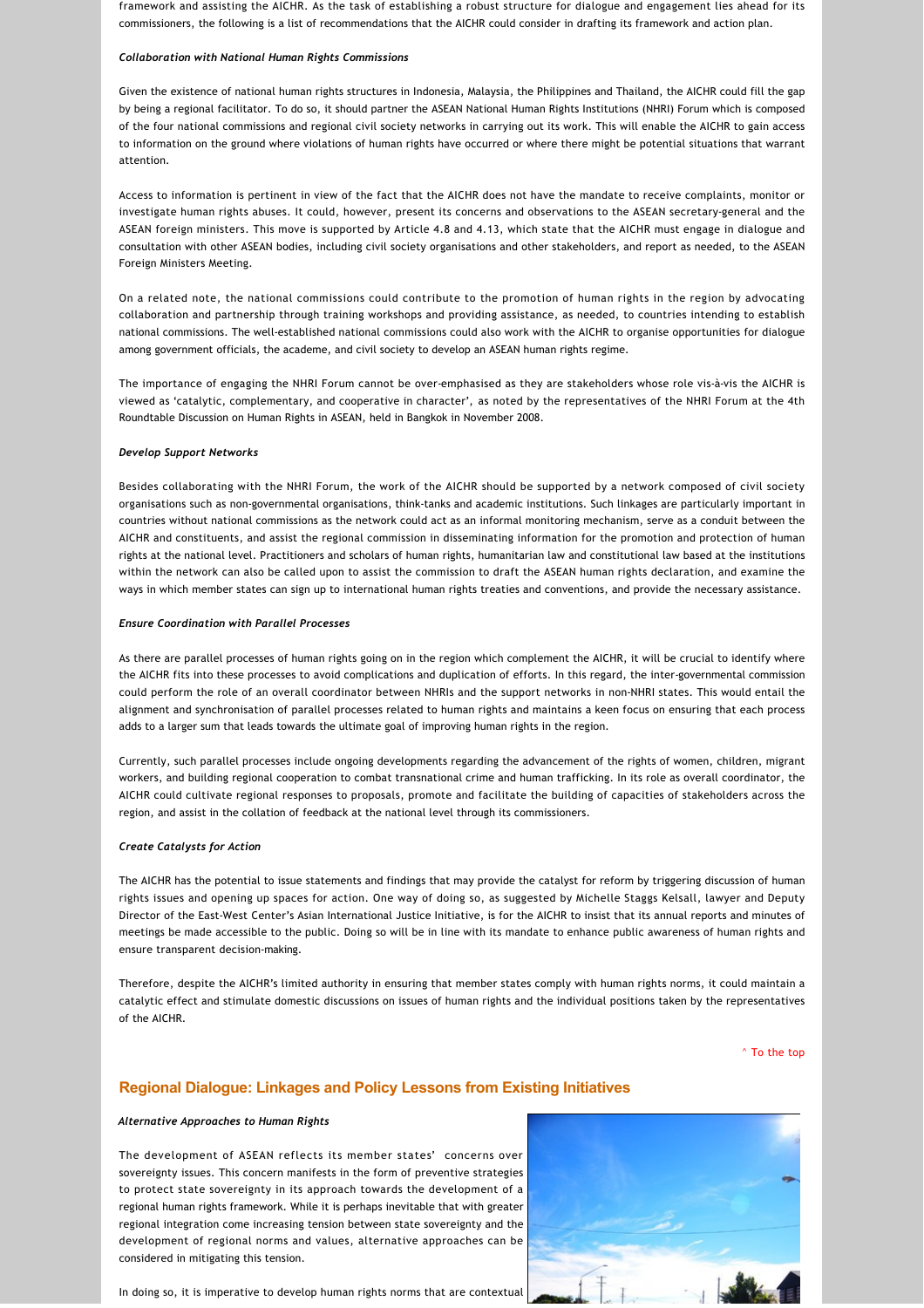to regional values, to embrace a comprehensive understanding of human rights and promote them through the ASEAN Socio‐cultural and Economic Communities as well as the ASEAN Security Community, as these could provide alternative avenues to building regional cooperation on human rights. These approaches could help to realise the ASEAN Vision 2020 of a more people‐oriented organisation. In addition, by recognising the broad implications of climate change as well as the different elements of human rights, the AICHR may be looking at several possible starting points that build upon existing initiatives to develop a new paradigm to address regional challenges. An example would be ensuring that human rights are taken into consideration in the planning and implementation of climate change adaptation and mitigation efforts.



#### *Climate Change and Human Rights*

The regional climate change initiatives illustrate a policy area which offers some interesting insights and collaboration opportunities for the regional human rights body. First, recent reports from international bodies such as the Intergovernmental Panel on Climate Change, Asian Development Bank and World Bank have highlighted the human consequences of climate change on Southeast Asia. As climate change is a priority area under the ASEAN Socio‐Cultural Community Blueprint 2009‐2015, it offers an opening for the promotion of human rights. The ASEAN Working Group on Climate Change (AWGCC) was officially formed during the 11th ASEAN Ministerial Meeting on the Environment on 29 October 2009, in Singapore. The AWGCC will be chaired by Thailand, and 'aims to promote closer regional cooperation and more effective regional response to the climate change situation.' (Lim, 29 October 2009). As a result of this commitment, and as these efforts are in their early stages, the regional human rights commission could carve out a role to assist in providing support and cooperation with the AWGCC, thus promoting human rights through a less controversial avenue. For example, the AICHR can discuss and cooperate on the rights of communities in coastal zones and forest lands in mitigation and adaptation efforts.

Second, there have been increasing international efforts to tease out the linkages between human rights and climate change. The report published by the Office of the High Commissioner for Human Rights (OHCHR) in early 2009 is, in fact, the first of its kind. It noted that the implications of climate change will infringe upon human rights, ranging from the right to food, water, health, housing, livelihood to the rights to life and self‐determination. Furthermore the report concluded that international human rights standards provide protection to the rights of the people affected by climate change.

### *Human Rights Obligations Integrated with Climate Change Measures*

The AICHR needs to ensure that climate adaptation and mitigation measures in the region take into account the human rights of individuals and communities. The OHCHR report argued that in principle, international human rights law can hold states responsible for failing to protect individuals against the effects of climate change. The AICHR could begin by formulating rights‐based principles or a framework to serve as a reference for designing climate change policies. The AICHR could also coordinate with the AWGCC to implement a regional reporting mechanism that incorporates a rights-based approach with national climate change measures. As international laws also underline the importance of international cooperation and assistance in addressing the implications of climate change on human rights, the AICHR could help to foster regional cooperation in support of this idea. In the future, the AICHR could rely on the NHRIs to monitor potential violations of member states' national climate change mitigation & adaptation plans and providing recommendations.

#### *Considerations for the ASEAN Human Rights Declaration*

In order to ensure improved coordination and compliance among member states, careful drafting of the regional human rights declaration would be needed to clearly outline a framework for human rights promotion and protection. As noted by Kelsall, this move would be in line with the historical trend of regional human rights bodies that have been created throughout the world, such as the regional commissions and courts in Europe, Africa, and the Americas. Further, in drafting the declaration, the AICHR could consider the interaction between human rights and Islamic law, and refer to the recently ratified Arab Charter on Human Rights as a framework for comparison.

It is envisioned that the declaration would provide a foundation upon which the AICHR could ground its authority and enhance its capacity in making recommendations to member states. Ultimately, the document would enable clearer formulation of the AICHR's protection functions if any, and for the AICHR to create a robust structure for dialogue and engagement despite having no enforcement powers. Indeed, the formulation of a regional human rights declaration would follow a more traditional pathway in essence, but in practice the declaration could establish ways and means to recognise the concerns and challenges faced by Southeast Asians.

#### *Cooperation on the Protection of the Rights of Migrants*

The AICHR could formulate regional policies to protect the rights of cross‐border migrants and people who have been forced to move as a result of climate‐induced events. Several reports such as the 2009 Human Development Report by the United Nations Development Programme have indicated that climate change would create severe impact on human migration. It is projected that climate change will result in weather‐related disasters, a rise in sea levels, and social upheaval, which could lead to forced human displacement from both within and across national borders. Currently, there is a lack of legal frameworks to address the consequent issues of climate‐induced displacement. Hence, the AICHR could consider incorporating obligations for states to protect the rights of internally displaced persons (IDPs) at the national level and through a regional declaration on human rights.

[^ To the top](#page-0-0)

### **International Commitments and Local Implementation**



In this section, a review of international obligations on Southeast Asian states is carried out along with an analysis of how these international obligations bolster the mandate of the AICHR. The investigation focuses on the international obligations of the two significant human rights treaties that have been signed by all 10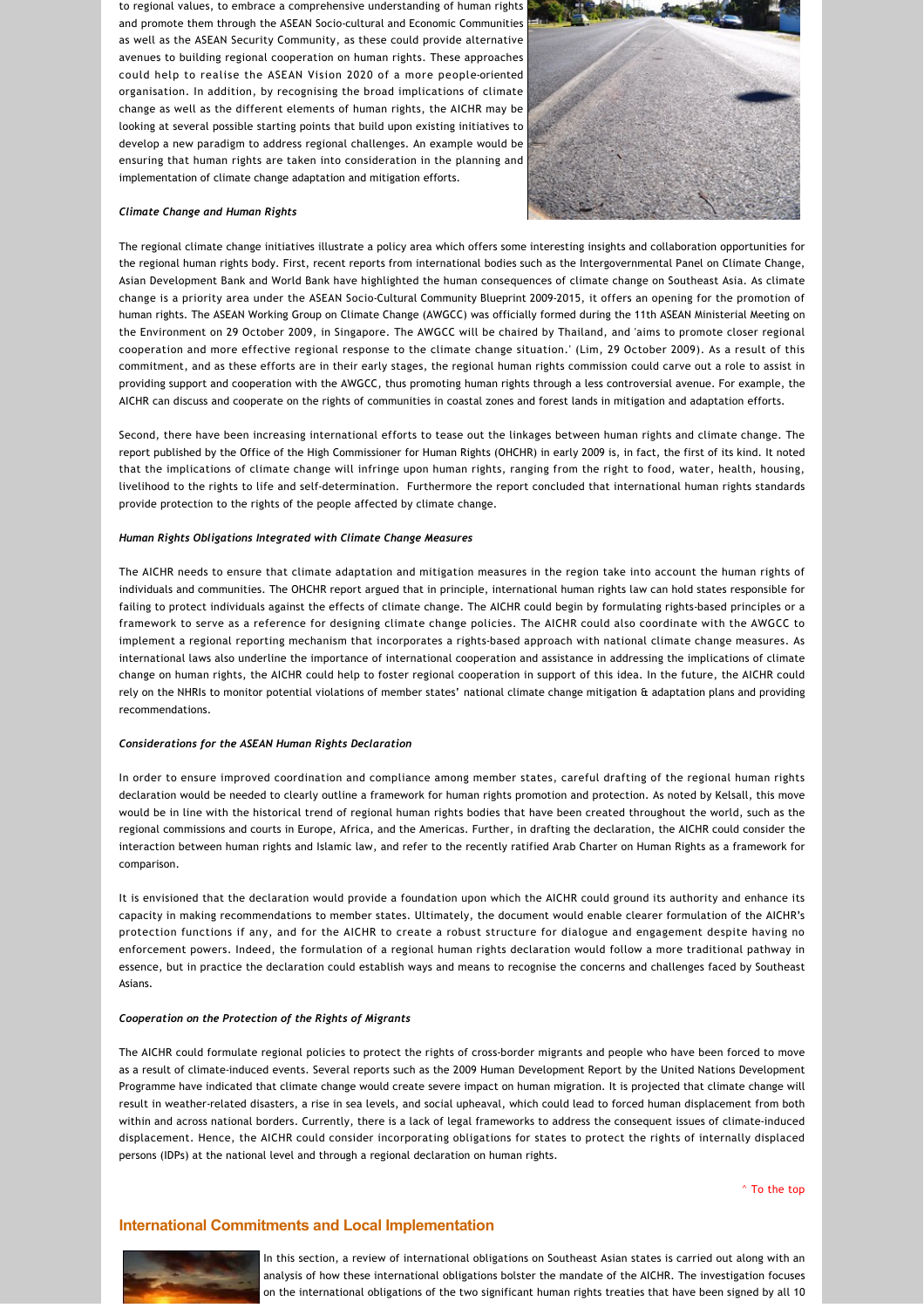

ASEAN member states, namely the Convention on the Elimination of all forms of Discrimination against Women (CEDAW) and the Convention on the Rights of the Child (CRC).

As part of the negotiations furthering ASEAN integration, a series of agreements and implementation plans have been put into motion. In 1997, the 2nd ASEAN Informal Summit adopted the ASEAN Vision 2020 of an association closer to the people it governs. In order to implement this long-term vision, the 1998 Hanoi Plan **Thancial** association closer to the people it served in series to make the realisation of the Vision 2020.

Its time frame was for six years (1999 - 2004) with a three-year review to coincide with the ASEAN Summit Meetings. The HPA included two commitments under section IV, which offer an opportunity for the AICHR to assist member states to fulfil their commitments. These commitments are to:

*4.8 Enhance exchange of information in the field of human rights among ASEAN Countries in order to promote and protect all human rights and fundamental freedoms of all peoples in accordance with the Charter of the United Nations, the Universal Declaration of Human Rights, and the Vienna Declaration and Program of Action.*

*4.9 Work towards the full implementation of the Convention on the Rights of the Child and the Convention on the Elimination of all forms of Discrimination against Women and other international instruments concerning women and children.*

These commitments were broadly reaffirmed in the 2003 Bali Concord II, Vientiane Action Program 2004 – 2010, and the 2007 ASEAN Charter. The ASEAN Charter codified the commitment in Article 2.2 (i) and (j) thus:

- 1. Respect for fundamental freedoms, the promotion and protection of human rights, and the promotion of social justice;
- 2. Upholding the United Nations Charter and international law, including international humanitarian law, subscribed to by ASEAN member states.

In addition, there is a commitment in Article 14 to establish a regional human rights body, which paved the way for the 2009 Terms of Reference. It is important to note the importance of the CEDAW and CRC as two international human rights treaties that all ASEAN member states have signed, as Article 2.2 (j) above is specific in committing the member states to upholding instruments to which the ASEAN states have subscribed, essentially ruling out a binding commitment to customary international law in general.

In light of these commitments to the CEDAW and CRC, attention is now turned to how these international treaties can assist the regional human rights body in formulating its own plan of action once it is established. One of the AICHR's first moves will be to lead the discussion and deliberations on the formation of an ASEAN Declaration on Human Rights, as set out in the Terms of Reference under section 4.2 and so incorporating these international human rights treaties would be an appropriate starting point. Further to its role as the coordinating body for the development of such a declaration, the AICHR is mandated to,

*4.1 Develop strategies for the promotion and protection of human rights and fundamental freedoms to complement the building of the ASEAN Community*.

With this mandate function, the AICHR would be best placed as the regional body to assist member states to implement the provisions in the CEDAW and CRC and provide the logistical support to the member states in reporting to the UN Secretary‐General on its progress in implementing the convention at the domestic level. As the regional body tasked with such a mandate, the AICHR would also be wellplaced to convene workshops on implementation of the conventions and facilitate sharing regional experiences, allowing member states to learn from one another. The AICHR can enhance regional integration through promoting collaboration through information exchange and establishing best practices for ongoing law reform and harmonisation of domestic laws with CEDAW and CRC norms and standards.

The AICHR would also provide a suitable forum through which to engage civil society and member states' officials, bringing the reality of a more 'people orientated' ASEAN into practice. As the ongoing discussion continues about how the AICHR will put its mandate into practice, it is important to highlight the areas upon which ASEAN member states already have agreement and see how these particular agreements, such as the universal ASEAN signing of the CEDAW and the CRC, can assist in making the AICHR as successful as possible. If these issue areas are identified, then the AICHR can start to work on a positive footing with member states and build the trust it needs to tackle more controversial areas.

[^ To the top](#page-0-0)

## **In Letter and In Spirit**

This Insight has highlighted the significant areas from which the AICHR can draw upon for new policy ideas, offered alternative avenues for framing human rights, and illustrated international commitments to bolster its mandate. Over the coming months, the newlyappointed commissioners need to carve out an agenda for their term in office and this will necessarily include confidence building measures so that member states and people in Southeast Asia have faith in the AICHR. These confidence building measures can take on many forms, focusing on the less confrontational perspectives mentioned above for human rights promotion or the crafting of a regional declaration on human rights. Whichever policies make it to the forefront of the AICHR's agenda, it needs to ensure that it has the confidence and legitimacy of the people and the states it represents. Without this confidence and legitimacy, the AICHR could well be sidelined by the more progressive ASEAN members such as Indonesia, Malaysia and the Philippines who want a more robust response to human rights, which would have far-reaching consequences for ASEAN as a prominent regional grouping.

Indeed, one of the immediate challenges the AICHR faces is how the new commissioners will be held accountable and how accessible the body will be. As state‐appointed commissioners, they will need to be seen as independent once their terms begin, in order to raise public confidence and be as transparent as possible, if it is to establish itself as an important and credible human rights actor in Southeast Asia. Given that the ASEAN Foreign Ministerial Meeting is the process for bringing human rights concerns to the fore, there will need to be some internal safeguards so that the commission is trusted. The AICHR would do well to put in place procedural guarantees such as a robust code of conduct for commissioners and a system to include civil society as much as possible to promote the free flow of concerns and ideas. Above all, while the AICHR begins its new journey, there is a measured hope that it will be able to promote and uphold the human rights that it was established to oversee.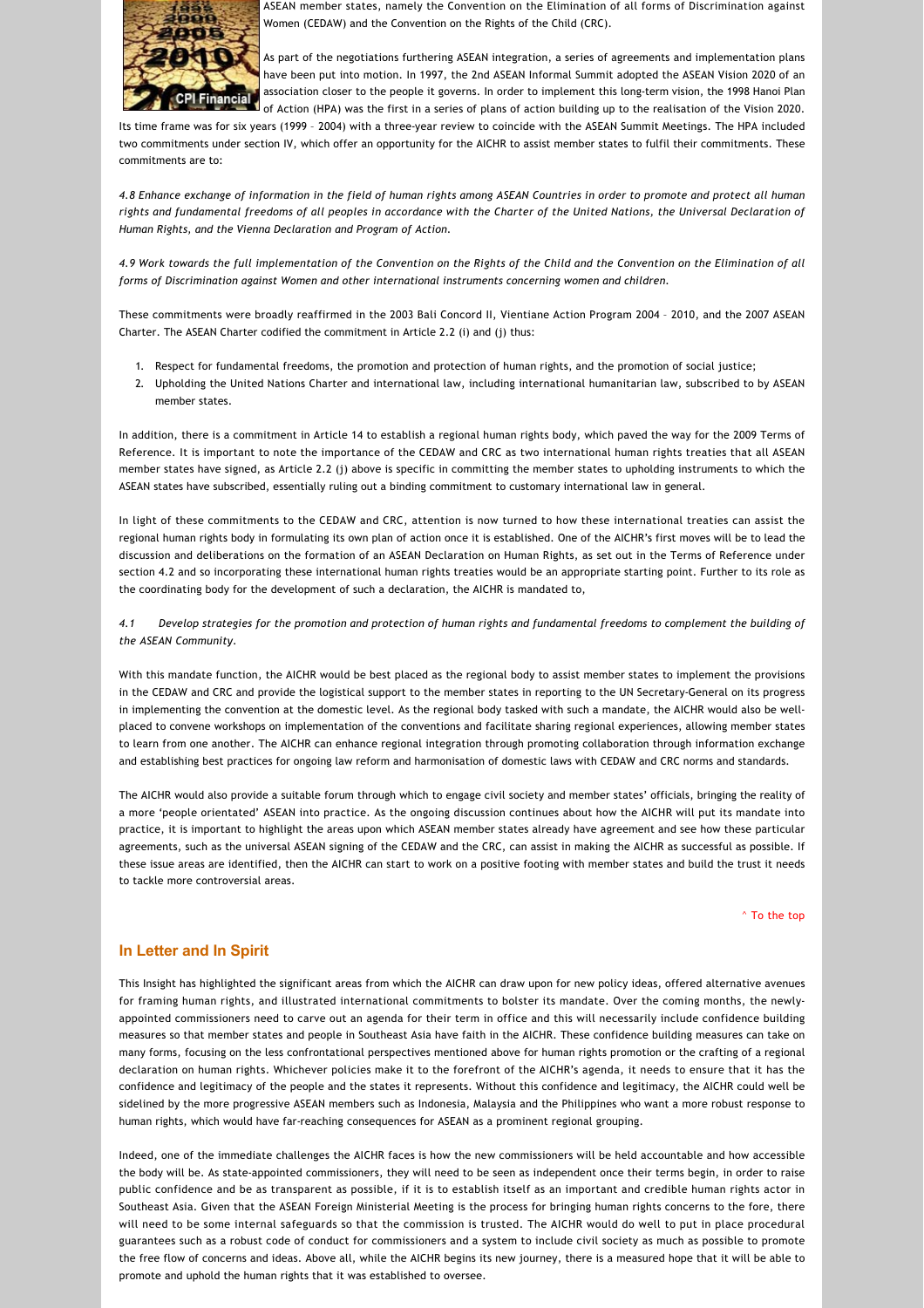#### **Selected Bibliography**

Association of Southeast Asian Nations (ASEAN), 'ASEAN Vision 2020', Kuala Lumpur: ASEAN, 1997. Available at [<http://www.aseansec.org/1814.htm](http://www.aseansec.org/1814.htm)>.

ASEAN, 'Hanoi Plan of Action', Hanoi: ASEAN, 1998. Available at <[http://www.aseansec.org/8754.htm>](http://www.aseansec.org/8754.htm).

ASEAN, 'Declaration of ASEAN Concord II (Bali Concord II)', Bali: ASEAN, 2003. Available at [<http://www.aseansec.org/15159.htm>](http://www.aseansec.org/15159.htm).

[ASEAN, 'Vientiane Action Programme', Vientiane: ASEAN, 2004. Available at <http://www.aseansec.org/VAP‐10th%20ASEAN%](http://www.aseansec.org/VAP-10th%20ASEAN%20Summit.pdf) 20Summit.pdf>.

ASEAN, 'ASEAN Charter', Singapore: ASEAN, 2007. Available at <[http://www.aseansec.org/ASEAN‐Charter.pdf>](http://www.aseansec.org/ASEAN-Charter.pdf).

ASEAN National Human Rights Institutions (NHRI) Forum, 'ASEAN NHRIs Forged Cooperation Agreement', Bali: ASEAN, 2007. Available at [<http://www.aseannhriforum.org/attachments/011\\_declaration\\_of\\_cooperation.pdf>](http://www.aseannhriforum.org/attachments/011_declaration_of_cooperation.pdf).

ASEAN, 'Terms of Reference of ASEAN Intergovernmental Commission on Human Rights', Phuket: ASEAN, 2009. Available at [<http://www.aseansec.org/Doc‐TOR‐AHRB.pdf>](http://www.aseansec.org/Doc-TOR-AHRB.pdf).

ASEAN, 'Road Map for an ASEAN Community 2009‐2015', Jakarta: ASEAN, 2009.

ASEAN, 'Joint Media Statement Special ASEAN Ministerial Meeting on the Environment', Hua Hin: ASEAN, 2009. Available at [<http://www.aseansec.org/JMS‐Special‐AMEM‐2009.pdf](http://www.aseansec.org/JMS-Special-AMEM-2009.pdf)>.

ASEAN, 'An Overview on ASEAN Environmental Cooperation', Singapore: ASEAN, 2009. Available at [<http://environment.asean.org/index.php?page=overview>](http://environment.asean.org/index.php?page=overview).

'ASEAN can learn from Africa on human rights', Kuala Lumpur: ASEAN, 2009), *Bernama*, 17 September 2009. Available at [<http://www.bernama.com/bernama/v5/newsworld.php?id=441004>](http://www.bernama.com/bernama/v5/newsworld.php?id=441004).

Caballero‐Anthony, Mely, et al. 'Chartering ASEAN Human Rights', *NTS Alert*, September 01/09. Available at [<http://www.rsis.edu.sg/nts/resources/nts‐alert/NTS%20Alert%20Sept%200109.pdf](http://www.rsis.edu.sg/nts/resources/nts-alert/NTS%20Alert%20Sept%200109.pdf)>.

Hao Duy Phan, 'The ASEAN Inter‐Governmental Commission on Human Rights and Beyond', Honolulu: East‐West Center, 2009. Available at <[http://www.eastwestcenter.org/fileadmin/stored/pdfs/apb040\\_1.pdf>](http://www.eastwestcenter.org/fileadmin/stored/pdfs/apb040_1.pdf).

IASC, *Human Rights and Natural Disasters: Operational Guidelines and Field Manual on Human Rights Protection in Situations of Natural Disaster*, Washington, D.C.: Brookings‐Bern Project on Internal Displacement, 2008.

Kalin, Walter, 'Climate Change, Natural Disasters, and Internal Displacement', Washington, D.C: Brookings, 2009. Available at [<http://www.brookings.edu/speeches/2009/0624\\_internal\\_displacement\\_kalin.aspx>](http://www.brookings.edu/speeches/2009/0624_internal_displacement_kalin.aspx).

Lim, Cheryl, 'ASEAN ministers form working group on climate change', Channel News Asia, 29 October 2009. Available at [<http://www.channelnewsasia.com/stories/southeastasia/view/1014582/1/.html>.](http://www.channelnewsasia.com/stories/southeastasia/view/1014582/1/.html)

Maruah (Singapore Working Committee for an ASEAN Human Rights Mechanism), 'MARUAH's recommendations on ASEAN [Intergovernmental Commission on Human Rights \(AICHR\)', Singapore: Maruah, 2009. Available at <http://maruah.org/2009/09/04/maruahs‐](http://maruah.org/2009/09/04/maruahs-recommendations-on-asean-intergovernmental-commission-on-human-rights-aichr/) recommendations‐on‐asean‐intergovernmental‐commission‐on‐human‐rights‐aichr/>.

Pillay, Navanethem, 'Human rights and climate change', COP15 Copenhagen Blog, 13 February 2009. Available at [<http://en.cop15.dk/blogs/view+blog?year=2009&month=6&blogid=677](http://en.cop15.dk/blogs/view+blog?year=2009&month=6&blogid=677)>.

Staggs Kelsall, Michelle, 'The New ASEAN Intergovernmental Commission on Human Rights: Toothless Tiger or Tentative First Step?' Honolulu: East‐West Center, 2009. Available at [<http://www.eastwestcenter.org/fileadmin/stored/pdfs/api090.pdf>](http://www.eastwestcenter.org/fileadmin/stored/pdfs/api090.pdf).

United Nations (UN), 'Annual Report of the United Nations High Commissioner for Human Rights and Reports of the Office of the High Commissioner and the Secretary‐General: Report of the Office of the United Nations High Commissioner for Human Rights on the relationship between climate change and human rights', A/HRC/10/61, 15 January 2009.

UN, 'Convention on the Elimination of all forms of Discrimination against Women', Copenhagen: UN, 1980. Available at [<http://www.un.org/womenwatch/daw/cedaw/text/econvention.htm>](http://www.un.org/womenwatch/daw/cedaw/text/econvention.htm).

UN, 'Convention on the Rights of the Child', New York: UN, 1990. Available at [<http://www2.ohchr.org/english/law/crc.htm](http://www2.ohchr.org/english/law/crc.htm)>.

Working Group for an ASEAN Human Rights Mechanism, 'Eighth Workshop on the ASEAN Regional Mechanism on Human Rights: Summary [of Proceedings', Bangkok: WGAHRM, 2009. Available at <http://www.aseanhrmech.org/downloads/8th%20WS%20Summary%20of%](http://www.aseanhrmech.org/downloads/8th%20WS%20Summary%20of%20Proceedings%20(Final).pdf) 20Proceedings%20(Final).pdf>.

[^ To the top](#page-0-0)

**About Us**